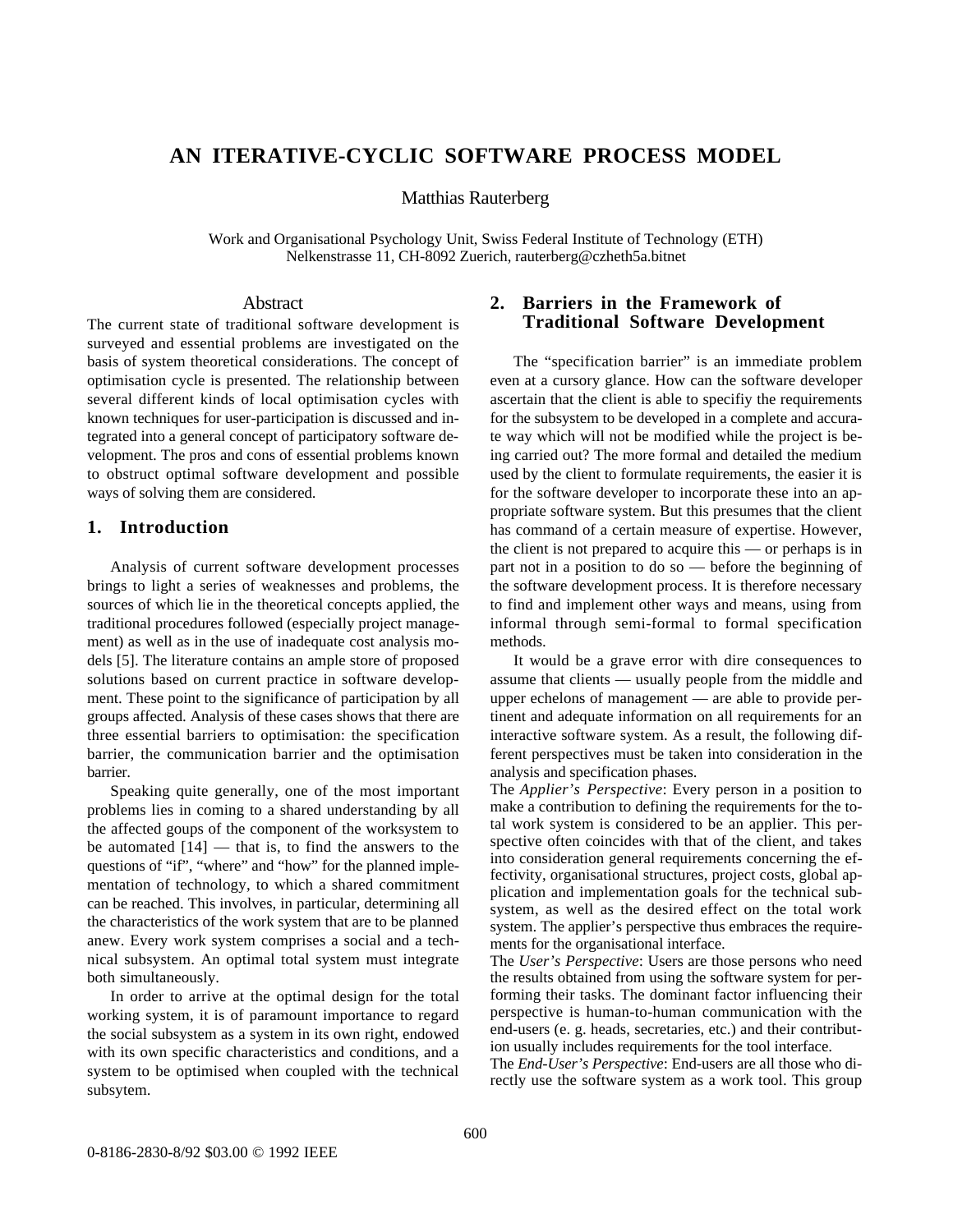is in the position to formulate pertinent requirements for the organisational, tool, dialogue and i/o interfaces.

The "communications barrier" between applier, user and end-user on the one hand and the software developer on the other is essentially due to the fact that "technical intelligence" is only inadequately imbedded in the social, historical and political contexts of technological development. Communication between those involved in the development process can allow non-technical facts to slip through the conceptual net of specialised technical language, which therefore restricts the social character of the technology to the functional and instrumental.

The application-oriented jargon of the user flounders on the technical jargon of the developer. This "gap" can only be bridged to a limited extent by purely linguistic means, because the fact that their respective semantics are conceptually bound make the ideas applied insufficiently precise. Overcoming this fuzziness requires creating jointly experienced, perceptually shared contexts. Beyond verbal communication, visual means are the ones best suited to this purpose. The stronger the perceptual experience one has of the semantic context of the other, the easier it is to overcome the communications barrier.

At its best, software development is a procedure for optimally designing a product with interactive properties for supporting the performance of work tasks. Because computer science has accumulated quite a treasure trove of very broadly applicable algorithms, software development is increasingly focussing attention on those facets of application-oriented software which are unamenable to algorithmic treatment. While the purely technical aspects of a software product are best dealt with by optimisation procedures attuned to a technical context, the non-technical context of the application environment aimed at requires the implementation of optimisation procedures of a different nature.

It would be false indeed to expect that at the outset of a larger reorganisation of a work system any single group of persons could have a complete, exact and comprehensive view of the ideal for the work system to be set up. Only during the analysis, evaluation and planning processes are the people involvable to develop an increasingly clear picture of what it is that they are really striving for. This is basically why the requirements of the applier seem to "change" — they do not really change but simply become concrete within the anticipated boundary constraints. This process of crystallisation should be allowed to unfold as completely, as pertinently and — from a global perspective — as inexpensively as possible. Completeness can be reached by ensuring that each affected group is involved at least through representatives. Iterative, interactive progress makes the ideal concept increasingly concrete. There are methods available for supporting the process of communication which ensure efficient progress [15] [16].

#### **3. Overcoming the Barriers**

Sufficient empirical evidence has accumulated by now to show that task and user oriented procedures in software development not only bring noticeable savings in costs, but also significantly improve the software produced [6] [9] [17]. How then, can the both barriers mentioned above be overcome? The answer is: the concept of "optimisation".

#### **3.1 The Optimisation Cycle**

Systems theory distinguishes between "control" (i. e. "feed forward" or "open loop" control systems) and "regulation" (i. e. "feedback" or "closed loop" control systems). The following are minimum conditions for a feed forward or open loop structure, that functions:

"(1) precise knowledge of the response of the system being controlled, i. e. of the relation between the controller output on the one hand and the output and interference — such as changes in the specifications — on the other;

(2) precise knowledge of those quantities whose affect on the system is detrimental to the intended influence (interference or perturbance, such as technical feasibility, etc.); if the system has a response delay, then a prognosis is needed for these interferences at least for the period of the delay;

(3) knowledge of procedures for deriving controller output from such information.

These conditions are hardly ever met in practice. That is why it is constantly necessary to supplement or replace control by regulation" [18].

The application of the highly effective "regulation" principle actually only requires a knowledge of those controller outputs which steer the ouput in the desired direction. We designate the "Test-Action-Cycle" based on the "regulation" principle as *optimisation cycle*. An important dimension of the optimisation cycle is its *length*, i. e. the time required to complete the cycle once. Depending on the nature of the activity and the testing, the length can be anything from a matter of a few seconds to up to possibly several years. The longer this period, the more costly the optimisation cycle. It is the aim of user-oriented software development to incorporate an as efficient optimisation cycle as possible into software development procedures [9] [15] [16].

The *optimisation criteria* are all relevant technical and social factors [19] [21]. Testing ascertains the extent to which the optimisation criteria are met, subject to the boundary constraints. The action taken could come from a range of extremely different procedures, methods or techniques. All of this depends on the nature of the work output. Interference could come from the three barriers as well as from technical and social problems in realising the project.

Of course current software development also avails itself of the principle of "control" in various places. What we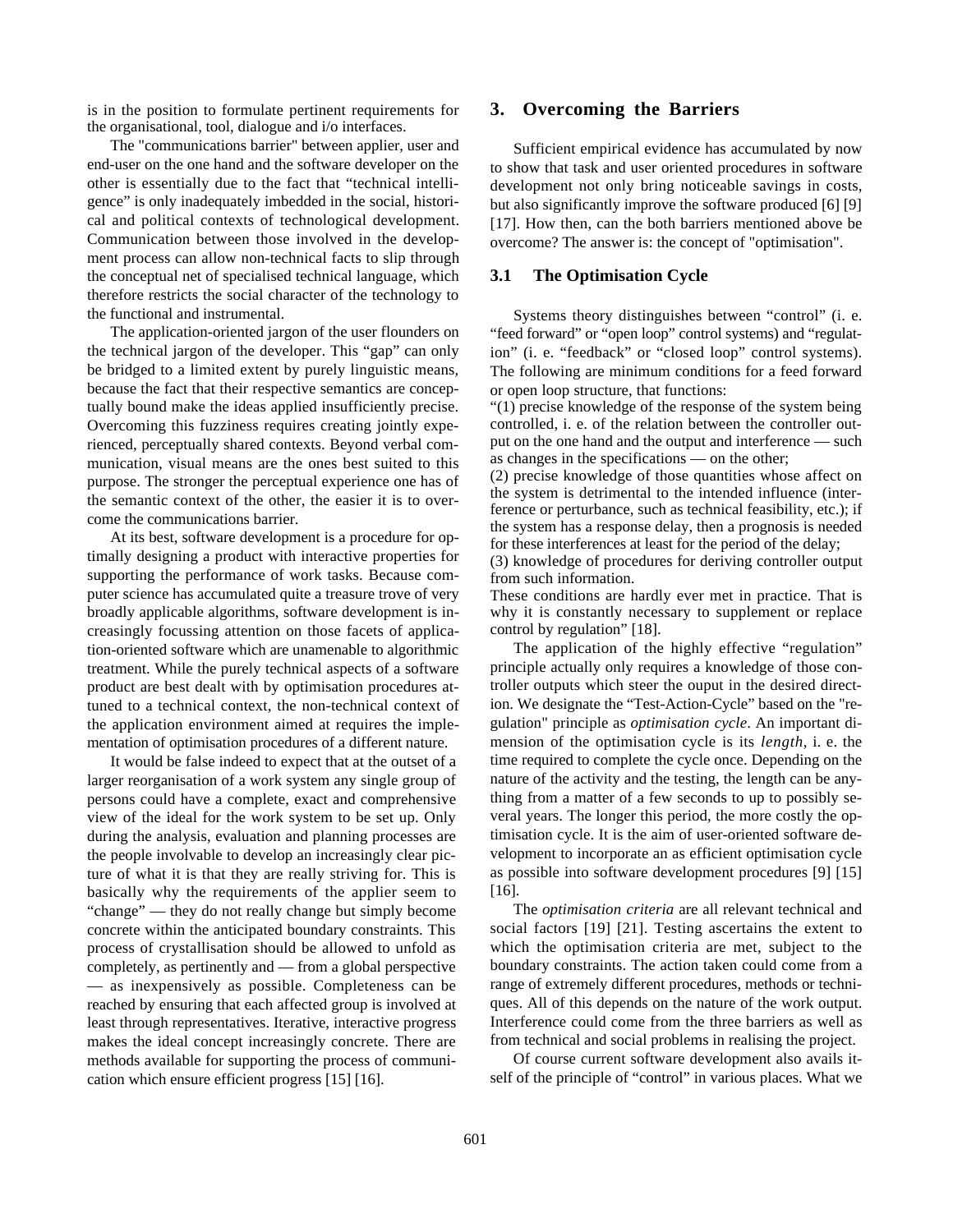have in mind here are decisions made and directives issued by the client, the project management or other bodies as a consequence of experience, ignorance, exercise of power or purely and simply the pressure of time. It is frequently the case that feed forward control systems operate more economically than is ever possible with regulated systems — but only if the named conditions prevail! This is one important reason why the attempt is made to come as close as possible to a particular control system in software development, namely the "Waterfall Model". If, however, the barriers discussed above, are taken seriously, then we must determine those places in software development procedures at which cycles are *indispensible* in a software process model.

#### **3.2 The Analysis Phase**

The analysis phase is frequently the one most neglected. This is essentially due to the fact that methods and techniques need to be used primarily the way occupational and organisational sciences have developed and applied them [13]. Inordinately high costs incur from the troubleshooting required because the analysis was less than optimal [6] [20]. The time has come to engage occupational and organisational consultants at the analysis stage who have been especially trained for software development!

While traditional software development partly includes a global analysis of the tasks in the work system, analysis of work activities and their effect is largely excluded from consideration. The results of the detailed analysis of the objective conditions of a work system need to be supplemented with the subjective conditions experienced by the employees if the organisational measures to be drawn up jointly by all those affected are to have a chance of finding consensus. Yaverbaum and Culpan [24] determined important criteria for further qualificational and organisational measures by means of "Job Diagnostic Survey (JDS)".

#### **3.3 The Specification Phase**

Once the analysis of the work system to be optimised has been completed, the next stage is to mould the results obtained into implementable form. Methods of specification with high communicative value are recommended here.

The first thing is to determine "if" and "where" it makes sense to employ technology. "Although the view is still widely held that it is possible to use technology to eliminate the deficiencies of an organisation without questioning the structures of the organisation as a whole, the conclusion is nevertheless usually a false one" [10].

The intended division of functions between man and machine is decided during the specification of the tool interface. The tasks which remain in human hands must have the following characteristics [22]: 1. sufficient freedom of action and decision-making; 2. adequate time available; 3. sufficient physical activity; 4. concrete contact with material and social conditions at the workplace activities; 5. actual use of a variety of the senses; 6. opportunities for variety when executing tasks; 7. task related communication and immediate interpersonal contact.

Once those concerned are sufficiently clear about which functions are amenable to automation, the next step which should be taken is to test the screen layout on the end-users with hand-drawn sketches (the extremely inexpensive "pen and paper" method). If the range of templates is very large, then a graphics data bank can be used to manage the templates produced on a graphics editor. The use of prototyping tools is frequently inadvisable, because tool-specific presentation offers a too restrictive range of possibilities. The effect of the structuring measures taken can be assessed with the help of discussion with the end-users, or by means of checklists.

The use of prototypes to illustrate the dynamical and interactive aspects of the tools being developed is indispensable for specifying the dialogue interface. However, prototypes should only be used very purposefully and selectively to clarify special aspects of the specification — not indiscriminately. Otherwise there looms the inescapable danger of investing too much in the production and maintenance of "display goods". A very efficient and inexpensive variation is provided by simulation studies, for example, with the use of hand prepared transparencies, cards, etc. which appear before the user in response to the action taken [9].

#### **3.4 The Implementation Phase**

Having invested the necessary effort in optimising both the analysis and specification phases, it is time to enter the implementation phase. This phase is made up of the following three steps [2]: 1. design of the programme architecture; 2. design of the individual programme modules (object classes, etc.); 3. coding and debugging. It is important to check the extent to which already available software can be re-used before commencing coding. The use of software development environments can result in increases in productivity of up to 40% [4].

#### **3.5 The Trial and Assessment Phase**

Once a working version is available, it can be put to test in usability studies ("user-oriented benchmark tests": [17] [19]) in concrete working situations. This is the first place where it is possible to clarify the problems with the actual organisational and technical environment. Whiteside et al. [23] point to the necessity of empirical evaluation techniques — as opposed to laboratory tests — in concrete working situtations. By contrast to laboratory studies, such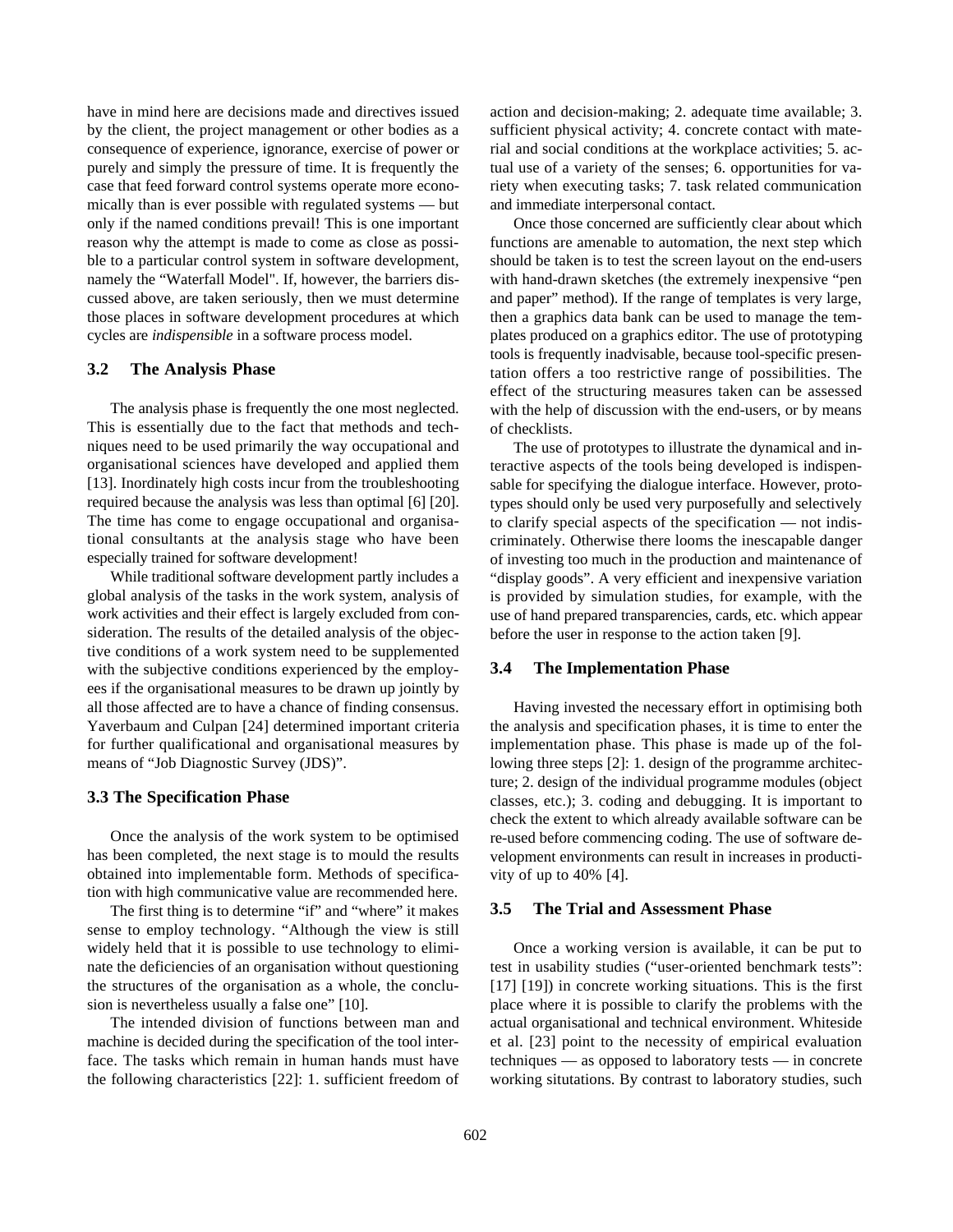field studies take into account the aspect of "ecological validity" [9] [23]. An operational version of the system must be available for such methods to be used. This is only possible with the framework of a version concept.

#### **4. Local and Global Optimisation Cycles**

The literature contains a whole series of suggestions for incorporating optimisation cycles into software development procedures [3] [7] [13] [17]. The various authors have different emphases in their concepts, depending on their own background and experience.

We now turn to a discussion of those aspects which need to be borne in mind when commencing as well as throughout the course of an individual optimisation cycle. The type of software to be developed has proved to be one of the essential factors governing software development. The following four types can be distinguished [20]:

*Type A*: Specific application for an internal division; both the division placing the order and the one developing the software belong to the same company.

*Type B*: Specific application for external users; the division placing the order and the one developing the software belong to different companies.

*Type C*: Standard solutions for external users; this often arises from projects of Type A or Type B, when individual software solutions (Type A, Type B) are specially adapted for further users.

*Type D*: Standard software for an anonymous user group.

The global optimisation cycle begins at Start A (Figure 1) when developing completely new software and at Start B in the case of further development and refinement of existing technology. Different concept-specific local optimisation cycles are used to optimise specific work tasks, depending on the particular type of the project. It is up to the project management to settle on the actual procedure and this decision is reflected in the development form chosen.

In order to reach the goals of a work-oriented design concept [21] [22] the first project phases (requirements analysis and definition) should be replete with a range of different optimisation cycles. The system design is settled on after carrying out a complete as possible clarification of the requirements of the client (work and task analysis, division of functions between humans and computer, etc.). The question remains as to which design specifications need clarification by means of additional optimisation cycles.

Simple and fast techniques for involving users include discussion groups with various communication aids (metaplan, layout sketches, "screen-dumps", scenarios, etc.), questionnaires for determining the attitudes, opinions and requirements of the users, the "walk-through" technique for systematically clarifying all possible work steps, as well as targeted interviews aimed at a concrete analysis of the work environment [7] [13] [23]. Very sound simulation methods (e.g. scenarios, "Wizard of Oz" studies) are available for developing completely new systems without requiring any special hardware or software. Spencer [19] presents a summary of techniques for the analysis and evaluation of interactive computer systems. Comparative studies, e. g. useroriented benchmark tests [17], can be undertaken after the second time through, when working with a version concept, for then there are at least two versions available.

The global optimisation cycle together with its incorporated local cycles, can be subdivided into four regions (Quadrants I – IV of Figure 1). Quadrant I includes the analysis and approximate specification. Communicative, informal methods are mainly applied here. Detailed specifications are optimised in Quadrant II using prototypes. The specified hardware and software are implemented in Quadrant III and the test data assessed. Quadrant IV comprises assessment, maintenance and optimisation of the system in the real-life operating environment.

The effort spent on optimisation in each individual quadrant varies according to the type of the project and of the type. However all software development project analyses completed to date indicate that increasing the effort expended on optimisation in Quadrant I reduces maintenance in Quadrant IV and saves costs [13] [20].

#### **5. Participatory Methods and Techniques**

In the introduction we used systems theoretical considerations to explain how each individual optimisation cycle consists of a *test* and an *action* component which are suitably coupled. Each component can be of a widely varying nature. Table 1 provides an overview of the main focus of effort, of the nature of activity, and of the tests, the outcome and the expected range for the length of the cycle. The shorter an optimisation cycle is, the more rapidly — and therefore the more often — it can be used to reach a truly optimal result.

A major problem in assuring adequate meshing of different optimisation cycles is *synchronisation*. If several optimisation cycles are simultaneously active at different places in the iterative-cyclic software development concept (Figure 1), then these must be suitably synchronised. This is particular important, being the only way to minimise inconsistencies with to the overall development process. If, for example, there are additional consultations with the user and if specification analyses are undertaken parallel to the implementation phase, then it could easily happen that the programmers end up writing programmes for the waste paper basket because they are working to superseded specifications. This problem is caused by the differing lengths of the optimisation cycles involved and it becomes blatant whenever the separate optimisation cycles have not been adequately synchronised.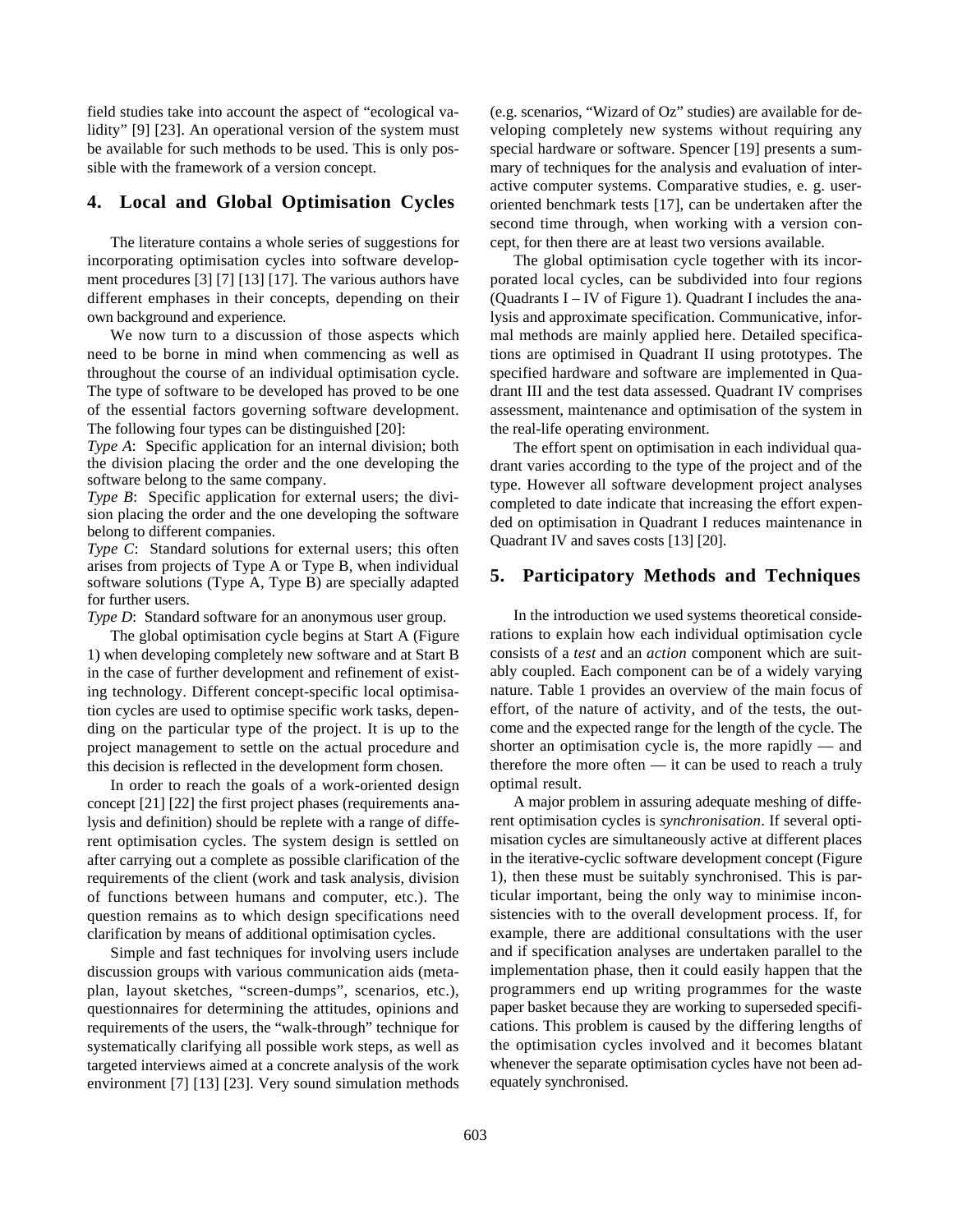

#### **Figure 1** Flow chart for an iterative-cyclic software process model showing the local optimisation cycles within and between individual quadrants (I - IV). The systematic use of application and maintenance cycles with feedback to the requirement phase thus subsumes the version concept as the global optimisation cycle (see also [7]).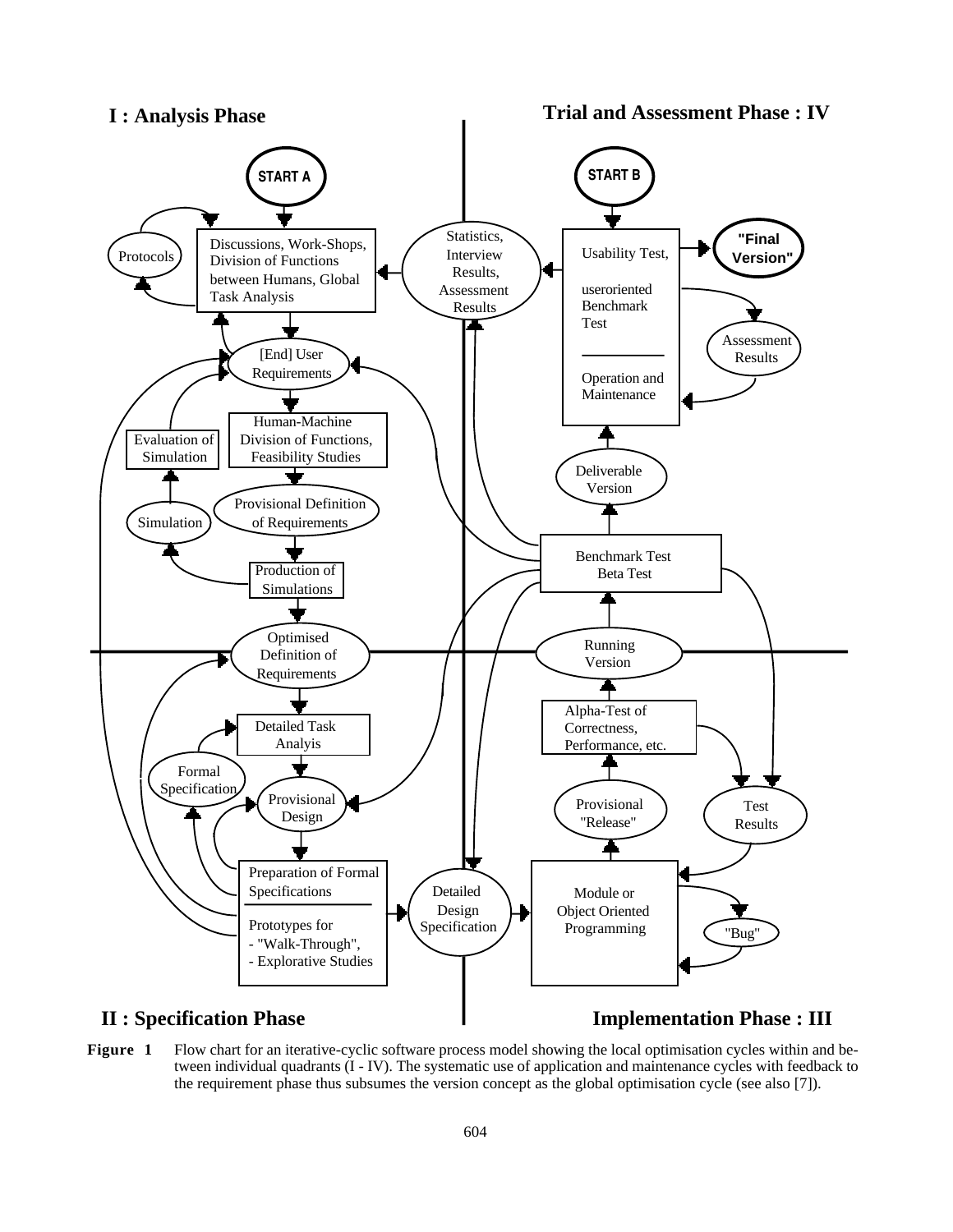| <b>Method</b>   | Action                                                                      | <b>Test</b>                                                        | <b>Outcome</b>                                    | Cycle-Length      |
|-----------------|-----------------------------------------------------------------------------|--------------------------------------------------------------------|---------------------------------------------------|-------------------|
| Discussion-I    | verbal communication                                                        | verbal interpretation                                              | global design decisions                           | seconds - minutes |
| Discussion-II   | meta-plan, flip-charts, etc.                                                | visual & verbal inter-<br>pretation                                | specific design-decisions                         | minutes - hours   |
| Simulation-I    | sketches scenarios, "Wizard of<br>$Oz$ , etc.                               | visual & verbal inter-<br>pretation                                | specification of the in-<br>put/ output interface | minutes - days    |
| Simulation-II   | draughting of stuctural blue-<br>prints, etc. with (semi)-formal<br>methods | visual & verbal inter-<br>pretation with suitable<br>qualification | (semi)-formal descriptive<br>documents            | hours - weeks     |
| Prototyping-I   | horizontal prototyping                                                      | "thinking aloud";<br>"walk-through"                                | specification of dialogue<br>component            | days - weeks      |
| Prototyping-II  | partial vertical prototyping                                                | heuristic evaluation                                               | partial specification of<br>application component | days - weeks      |
| Prototyping-III | complete vertical prototyping                                               | task-oriented bench-<br>mark tests                                 | specification of appli-<br>cation component       | weeks - months    |
| Versions-I      | run through entire development<br>cycle                                     | useroriented bench-<br>mark tests                                  | first largely complete<br>version                 | months-years      |
| Versions-II     | run through entire development<br>cycle                                     | useroriented bench-<br>mark tests                                  | several largely complete<br>versions              | months-years      |

**Table 1** Overview of Different Methods of User-Participation in the Framework of Optimisation Cycles

By the *functional synchronisation principle* we mean fixing the sequence of the individual optimisation "quadrants" in the sense of a functional phase distribution. This principle is used primarily in the "Waterfall Model" (the "milestone" concept) and leads necessarily to a dramatic increase in the total length of the cycle when applied exclusively to the version concept.

One way to at least partly overcome this drawback is to use the *informational synchronisation principle* — appropriate information links are established between the various optimisation cycles, so that every person in each cycle is kept informed about the current state of the cycles which are active in parallel. This can be achieved using such simple aids as document folders at a fixed location and regular conference times. But technical support can also be used (mailboxes, version data banks, information repositories).

Another important synchronisation principle is to ensure that participation in the different optimisation cycles includes the *same* circle of people. However, this principle often flounders on organisational forms based on the division of labour, which is frequently encountered in software companies. These software development divisions require a reorganisation according to the occupational psychological criterion of "completeness" of work tasks [21]. Since nobody can be in two places simultaneously, we call this principle the *personal synchronisation principle*. By their own admission software developers significantly underrate the benefits of the *informational* and the *personal synchronisation principle* [11]. We list some further aspects to be considered when applying the various participatory methods, going beyond their influence on the length of the cycle.

*Discussion Methods I & II* (see Table 1): Discussion is the method most frequently used, because it is fast<sup>1</sup>, familiar and to a certain extent informative (see the "communications barrier"). But because it rests essentially on purely verbal communication, a series of misunderstandings can arise which often never come to light or only do so when it is already too late. Discussion must therefore be supplemented with methods using visual communications techniques.

*Simulation Methods I & II* (see Table 1): Simulation methods comprise all techniques which illustrate the work system to be optimised in as realistic, visually perceivable way as possible. This ranges from simple quickly completed sketches, through template layouts to formal description techniques.

The unequivocal advantage of formal analytical and descriptive techniques is that they force one to perform a thorough and detailed investigation of the domain to be described. The analysis focusses on different aspects, depending on the particular procedure involved. However the concrete work environment of the end-user is almost completely neglected by most descriptive techniques. Another caveat: The more detailed this specification is, the more incomprehensible it becomes. Additionally, the more formal the method of representation, the more time consumed by its

<sup>1</sup> In the sense of the cycle length; an optimisation cycle in the discussion method is limited to communicative units such as "statement-counterstatement", "question-answer".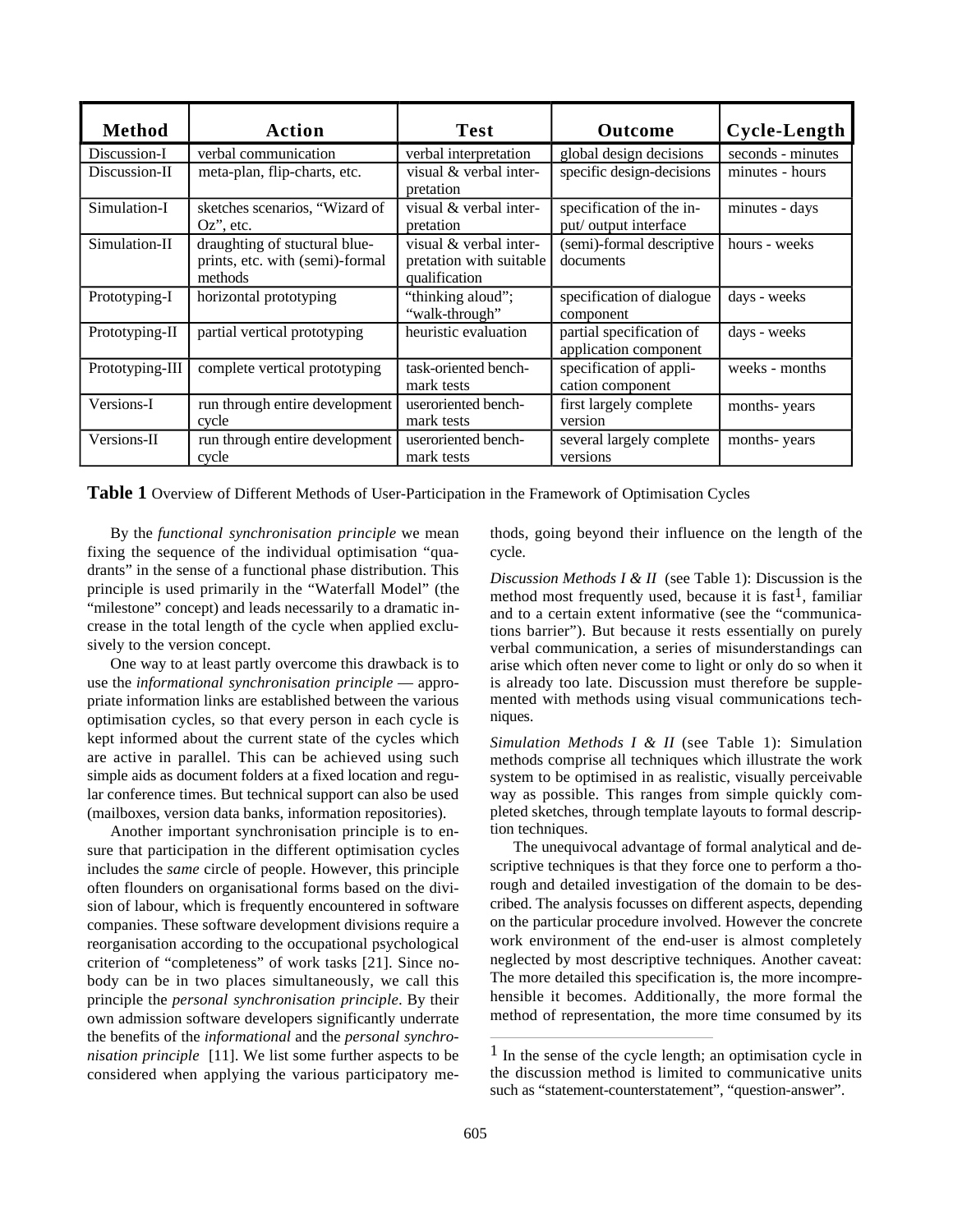preparation. This is partly due to the fact that when users also participate, they first need adequate training in operating and interpreting formal specifications.

*Prototyping Methods I, II & III* (see Table 1): As already mentioned, prototyping methods make it possible to acquaint end-users with the procedural character of the system being developed. Prototyping is an attempt to adequately image a part of or the entire application system in a working model for the future user to be able to grasp the way the planned system works. It is in this sense that prototyping provides a particularly effective means of communication between the user and the developer [1] [8].

Since the use of prototypes is always within the test component of some optimisation cycle, they must be *readily modifiable*. Thus the period elapsed between the suggestion by the user for modification and his assessment of the modified prototype must be as short as possible, for otherwise motivational problems arise.

Two kinds of prototypes can be distinguished: the vertical and the horizontal. *Horizontal prototypes* contain only a very small number of application-oriented functions from the end-product, the emphasis being mainly on the presentation of the sequence of templates incorporated in a dialogue structure. *Vertical prototypes*, on the other hand, go deeper. In a partial vertical prototype only a few applications functions are implemented and only in a rather rudimentary fashion, whereas a complete vertical prototype implements nearly every application function. This last procedure comes closest to the prevailing notion of what a prototype in the traditional industrial context is.

The disadvantages of prototyping lie in the fact that the prerequisites — the developer must produce incomplete software ("rapid prototyping") and then deal with critique from the user — are difficult if not impossible to meet. Another aspect is that the prevailing notion of a "prototype" refers to a fully functional product. But in the context of software development, this is more properly called an "end-product" and not a preliminary variant. "The sad truth is that as an industry, data processing routinely delivers a prototype under the guise of a finished product" [1]. Both of theses aspects support the observation that when prototyping is adopted, "the best prototype is often a failed project" [5]. "The fundamental idea of prototypes is to iterate the design, not to FREEZE it" [8]. Several authors place great value on simpler and quicker participatory techniques [7] [9] [15] [16] to banish this danger.

The method of prototyping in the context of an optimisation cycle faces the peril of leading to an inadequate "optimum". One reason for this is the fact that being occupied with a concrete prototype can blind one to fundamentally different alternatives. One remedy is to precede prototyping with and to superimpose suitable optimisation cycles aimed primarily at application contexts (see Figure 1). Nevertheless, there is no guarantee that the user is also a good designer. One possible consequence of this is that only less than optimal solutions end up being produced iteratively [8]. Industrial norms and standards, and design criteria for interactive software [21] can be of assistance here.

*Versions Methods I & II* (see Table 1): As vertical prototyping is extended by increasingly enriching the prototype with programmed functionality, it undergoes a smooth metamorphosis into the version method. This procedure gained in significance in the 80's because it clearly best matches the "Waterfall Model" in a software lifecycle. The version cycle as a global optimisation cycle is seen here in the proposed participatory development concept in the feedback between the application phase and the prescription phase (Quadrant IV & Quadrant I). Some authors speak of "evolutionary" software development [12].

The basic advantage of the global optimisation cycle lies unequivocally in the fact that it provides the first opportunity to determine and test all interactions between the usability and practicality of each version within the context of the concrete work environment. If the system being developed is sufficiently complex, then certain flaws in its design can only be detected in the real-life situation of the implementation and maintenance phase. In order to keep to a minimum the modifications required, the system must be developed from its very inception according to modern programming concepts (documentation, modular structure, object-oriented programming, etc).

#### **6. Conclusion**

One of the principal problems of traditional software development lies in the fact that those who have been primarily involved in software development to date have not been willing to recognise that software development is, in most cases, mainly a question of occupational and/or organisational planning. Were software development to be approached from such a perspective, it would be planned from the beginning to engage experts in occupational and organisational planning in the process of software design. This would require interdisciplinary cooperation between occupational and organisational experts on the one hand and software development experts on the other. The extensive qualification required in each of these fields makes it virtually impossible to dispense with such interdisciplinary cooperation.

We have presented here an iterative-cyclic software development concept which integrates solution proposals developed to date for overcoming the specification, communication and optimisation barriers based on the notion of an optimisation cycle. This consists of a test and an action component, coupled to each other by feedback. The feedback loops recommended at various places in the literature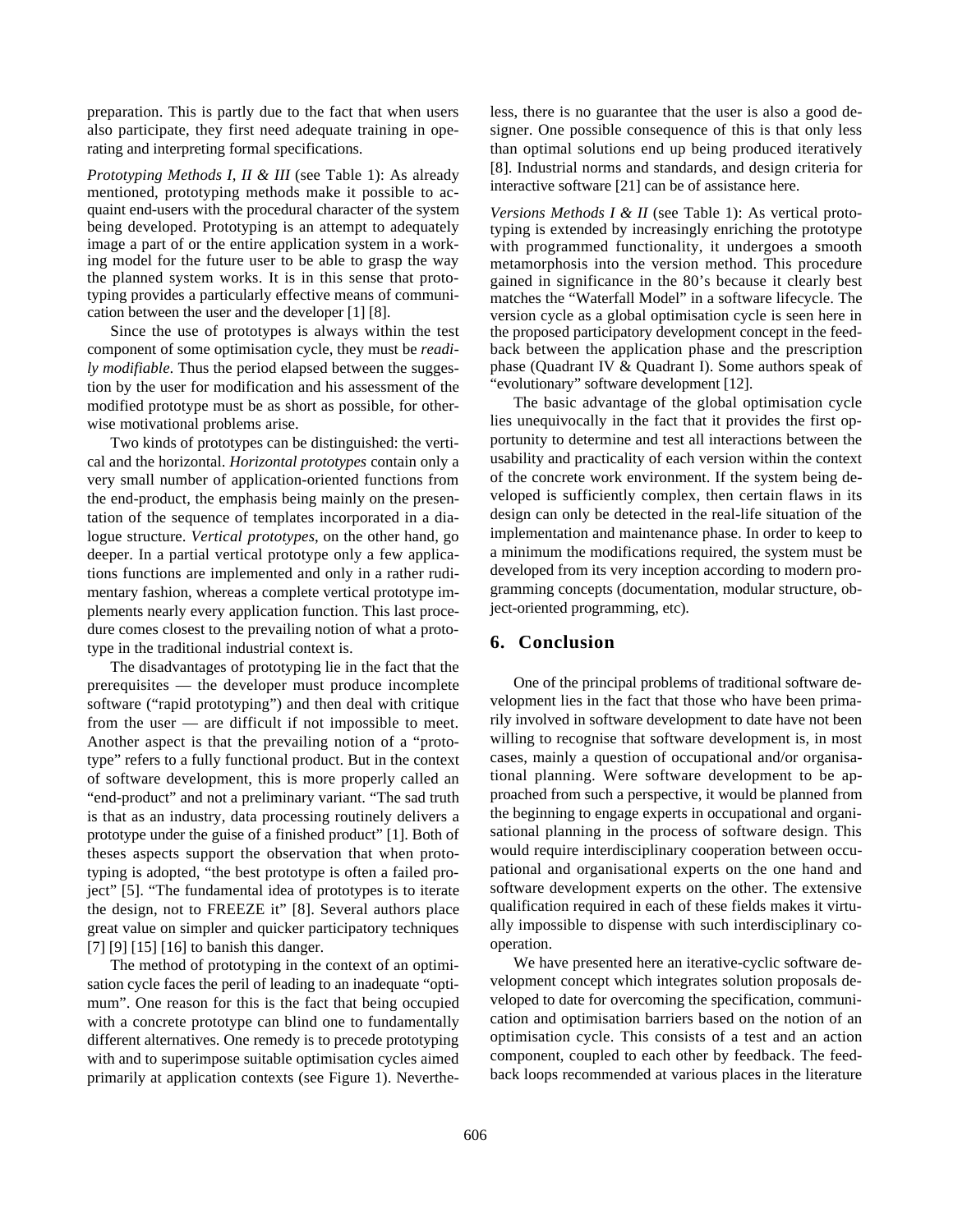have been incorporated into a global cycle as local optimisation ones. This global optimisation cycle can be subdivided into four regions: the region where requirements are determined (Quadrant I), the region of specification (Quadrant II), the region of implementation (Quadrant III) and the region of application (Quadrant IV).

Different aspects of the work system to be designed can be progressively optimised as one moves from quadrant to quadrant. The various perspectives of the ideal sought take on progressively more concrete form. An appropriate investment in optimisation in Quadrants I and II not only helps to reduce the total cost (development costs and application costs), but also lead to optimally adapted hardware and software solutions. This is due to the fact that all subsequent users are involved at least through representatives, and can therefore inject their relevant knowledge into the design of the work system.

The more effort that is expended on optimisation in the first quadrants, the less is needed in Quadrant IV. The amount of effort required for optimisation in the second and third quadrants depends in essence upon the complexity of the work system to be designed. The investment in Quadrant II can be minimised for example with the help of modern prototyping tools and specification methods which the user finds easy to understand. Employing powerful development environments and suitably qualified software developers minimises the investment in Quadrant III. But first, we must start learning to jointly plan technology, organisation and the application of human qualification.

#### **Acknowledgements**

The preparation of this paper was supported by the German Minister of Research and Technology (BMFT. AuT programme) grant number 01 HK 706-0 as part of the BOSS "User oriented Software Development and Interface Design" research project.

#### **References**

- 1. BOAR B H, 1984: Application Prototyping: A Requirements Definition Strategy for the 80s'. New York: Wiley.
- 2. BOEHM B W, 1981: Software Engineering Economics. Englewood Cliffs: Prentice Hall.
- 3 . BOEHM B W, 1988: A spiral model of software development and enhancement. Computer (May 1988):61-72
- 4 . CRELLIN J, HORN T, PREECE J, 1990: Evaluating Evaluation: A Case Study of the Use of Novel and Conventional Evaluation Techniques in a Small Company. In: DIAPER D et al. (eds.) Human-Computer Interaction - INTERACT '90. Amsterdam: Elsevier Science. 329-335
- 5 . CURTIS B, KRASNER H, SHEN V, ISCOE N, 1988: A Field Study of the Software Design Process for Large Systems. Communications of the ACM 31(11):1268-1287
- 6 . FOIDL H, HILLEBRAND K & TAVOLATO P, 1986: Prototyping: die Methode - das Werkzeug - die Erfahrungen. Angewandte Informatik 3:95-100
- 7 . GRUDIN J, EHRLICH S F, SHRINER R, 1987: Positioning Human Factors in the User Interface Development Chain. In: Proceedings of CHI + GI (Toronto, 5th - 9th April 1987). New York: ACM. 125-131
- 8. JÖRGENSEN A H, 1984: On the Psychology of Prototyping. In: BUDDE R, KUHLENKAMP K, MATHIASSEN L, ZÜLLIGHOVEN H (eds.) Approaches to Prototyping. Berlin: Springer. 278-289
- 9. KARAT C-M, 1990: Cost-Benefit Analysis of Iterative Usability Testing. In: DIAPER D et al. (ed.) Human-Computer Interaction - INTERACT '90. Amsterdam: Elsevier Science. 351-356
- 10. KLOTZ U, 1991: Die zweite Ära der Informationstechnik. Harvard Manager 13(2):101-112
- 11. KRAUT R E & STREETER L A, 1992: Coordination in Large Scale Software Development. Communications of the ACM:(in press)
- 12. LEHMAN M M & BELADY L A, 1985: Program Evolution - Processes of Software Change. London: Academic.
- 13. MACAULAY L, FOWLER C, KIRBY M & HUTT A, 1990: USTM: a new approach to requirements specification. Interacting with Computers 2(1):92-118
- 14. NAUR P, 1985: Programming as Theory Building. Microprocessing and Mircoprogramming 15: 253-261
- 15. NIELSON J, 1989: Usability Engineering at a Discount. In: SALVENDY G, SMITH M J (eds.) Designing and Using Human-Computer Interfaces and Knowledge Based Systems. Amsterdam: Elsevier Science. 394-401
- 16. NIELSON J, 1990: Big paybacks from 'discount' usability engineering. IEEE Software 7(3):107-108
- 17. RAUTERBERG M, 1991: Benutzungsorientierte Benchmark-Tests: eine Methode zur Benutzerbeteiligung bei Standardsoftwareentwicklungen. In: ACKERMANN D &ULICH E (Ed.) Software-Ergonomie '91. (Reports of the German Chapter of the ACM, Vol. 33). Stuttgart: Teubner. 96-107
- 18. SCHIEMENZ B, 1979: Kybernetik. In: KERN W (ed.) Handwörterbuch der Produktionswissenschaft. Stuttgart: Poeschel. 1022-1028
- 19. SPENCER R H, 1985: Computer usability testing and evaluation. Englewood Cliffs: Prentice Hall.
- 20. STROHM O, 1991: Projektmanagement bei der Software-Entwicklung. In: ACKERMANN D &ULICH E (Ed.) Software-Ergonomie '91. (Reports of the German Chapter of the ACM, Vol. 33). Stuttgart: Teubner. 46-58
- 21. ULICH E, RAUTERBERG M, MOLL T, GREUTMANN T, STROHM O, 1991: Task Orientation and User-Oriented Dialogue Design. International Journal of Human Computer Interaction 3(2):117-144
- 22. VOLPERT W, 1987: Kontrastive Analyse des Verhältnisses von Mensch und Rechner als Grundlage des System-Designs. Zeitschrift für Arbeitswissenschaft 41:147-152
- 23. WHITESIDE J, BENNETT J, HOLTZBLATT K, 1988: Usability Engineering: Our Experience and Evolution. In: HELANDER M (ed.) Handbook of Human-Computer Interaction. Amsterdam: Elsevier Science. 791-817
- 24. YAVERBAUM G J & CULPAN O, 1990: Exploring the Dynamics of the End-User Environment: The Impact of Education and Task Differences on Change. Human Relations 43(5): 439-454